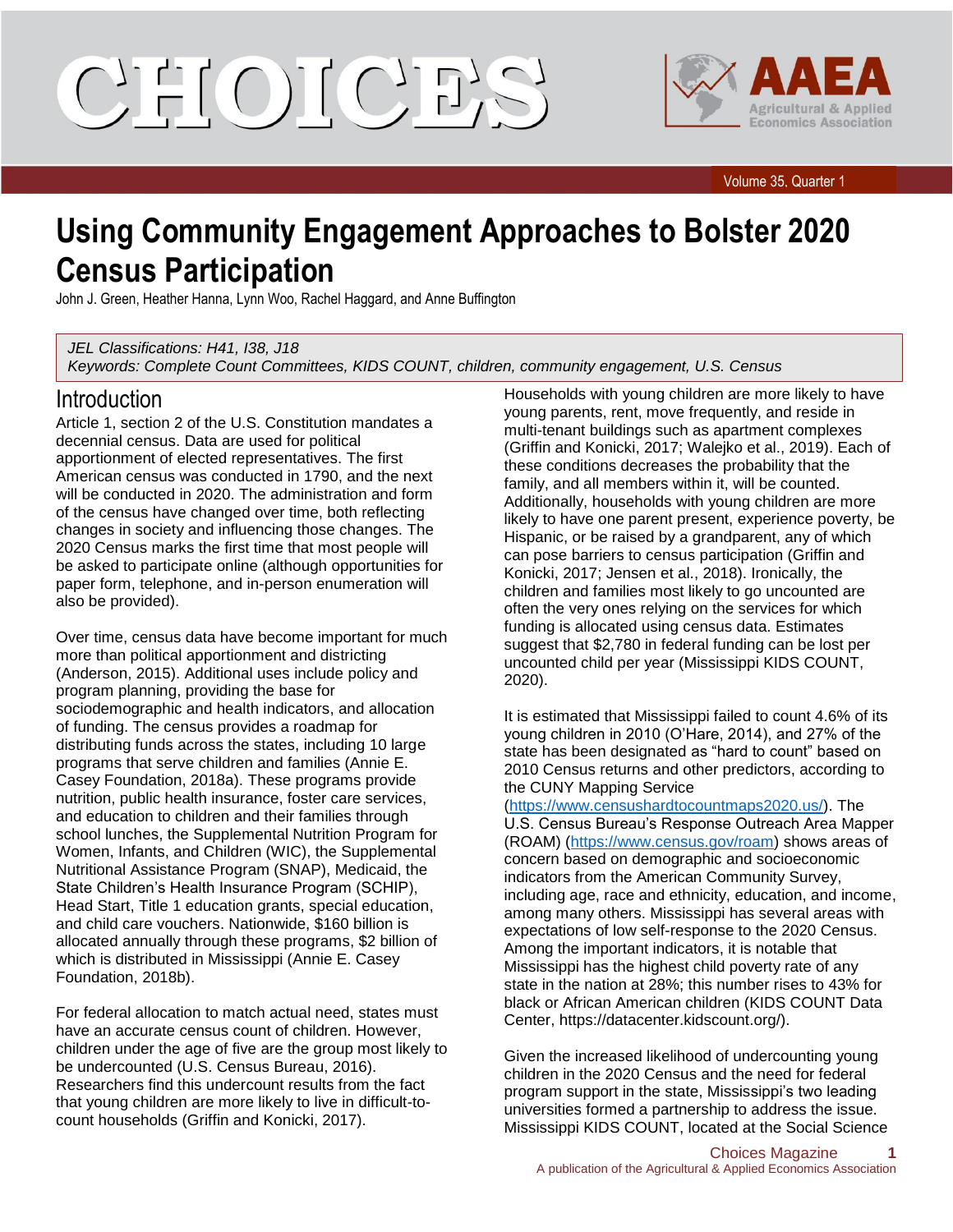Research Center at Mississippi State University, and the State Data Center of Mississippi, housed in the Center for Population Studies at the University of Mississippi, received funding from the Annie E. Casey Foundation to form the Mississippi YOU COUNT! Collaborative.

Our collaborative had three primary goals: (i) to use data to identify areas in Mississippi where children could be hardest to count, (ii) to convene community engagement meetings in these locations, and (iii) to produce and disseminate census materials tailored to local audiences via the collaborative. Here we discuss the methods used for this project and the findings, followed by the insights we believe other organizations and states could use. We maintain that the YOU COUNT! process could be used to help facilitate community engagement, empowering Census Bureau partnership specialists, Extension leaders, and others for 2020 Census outreach, education, and promotion.

## Strategies to Identify Areas Where Children Are Hard to Count

For this project, we combined a focus on public data utilization with community-based engagement (Green, 2012, 2018). With the goal of identifying areas at greatest risk for children being undercounted in the 2020 Census, our YOU COUNT! team used public data to analyze and later combine three indicators. The first two indicators had been precalculated by the U.S. Census Bureau. First, we looked at the Low Response Score (LRS) based on the 2016 five-year estimates in the Bureau's ROAM program (the Census Bureau updates the LRS as new data are available before the decennial

census). This provided predictions of census selfnonresponse at the census-tract level using a variety of demographic and socioeconomic characteristics (for the list of variables, see Erdman and Bates, 2017; U.S. Census Bureau, 2019); the final index ranged from 0 to 100. For the second indicator, we subtracted the 2010 Census Mail Response Rate from 100 to determine the percentage of households that did not self-respond via mail in the 2010 Census to reflect a Low Mail Response Rate (LMRR). The third indicator for the YOU COUNT! Initiative was calculated by aggregating nine variables identified through the literature as being associated with the undercounting of children, which we called the High Risk Index (HRI). We found the correlations among the three indicators to be strong (ranging from Pearson's correlation coefficients of 0.390 to 0.881) but not perfect. Therefore, we maintained that a new composite score of these nine variables would provide a tool to help delineate areas of concern.

We combined data from the three sources (LRS, MRR, and HRI) to create an overall index (Table 1). Five of the variables that applied to families with children and living in poverty overlapped between the LRS and HRI, which effectively emphasized and weighted them in the final composite Hard to Count Index (H2C). We calculated the H2C by first recoding each of the indicators into quintile groups (each coded such that being in a higher group indicated greater likelihood of low response to the 2020 Census) and then adding the quintiles together across census tracts. Thus, a census tract with an overall score of 3 would be in the group least likely to have low responses across these data sources and a census tract with a score of 15 would be in the group

| Table 1. Indicators Used for the Hard to Count (H2C) Index |                                                                                                                                                                                                                                                                                                                                                                                                                                                                                                                         |  |
|------------------------------------------------------------|-------------------------------------------------------------------------------------------------------------------------------------------------------------------------------------------------------------------------------------------------------------------------------------------------------------------------------------------------------------------------------------------------------------------------------------------------------------------------------------------------------------------------|--|
| <b>Items</b>                                               | <b>Sources</b>                                                                                                                                                                                                                                                                                                                                                                                                                                                                                                          |  |
| Low Response Score<br>(LRS)                                | U.S. Census Bureau, Planning Database using American Community<br>Survey (ACS) 2016 five-year estimates.<br>A regression model derived estimate of predicted survey self-response<br>rate using 25 independent variables (list of variables available from<br>Erdman and Bates 2017; U.S. Census Bureau 2019)                                                                                                                                                                                                           |  |
| 2010 Census Low Mail<br>Response Rate (LMRR)               | U.S. Census Bureau, Mail Response Rate (reverse coded the value by<br>subtracting from 100)                                                                                                                                                                                                                                                                                                                                                                                                                             |  |
| High Risk Index (HRI)                                      | State Data Center of Mississippi, using data from ACS 2016 five-year<br>estimates<br>Percentage of population w/age <5*, Percentage of population w/ age 18-<br>24*, percentage of households that rent, percentage of multi-unit<br>structures, percentage of individuals with different address one year ago*,<br>percentage of individuals living in complex household, percentage of<br>families below poverty level*, percentage of grandparents responsible for<br>child, percentage of single-person households* |  |
|                                                            | Hard to Count (H2C) Index LRS, LMRR, HRI each recoded into quintiles, then quintile scores<br>summated to form H2C (15 = census tracts likely to be the most difficult<br>to count)                                                                                                                                                                                                                                                                                                                                     |  |
|                                                            | Note: A single asterisk (*) denotes indicators also represented in the LRS.                                                                                                                                                                                                                                                                                                                                                                                                                                             |  |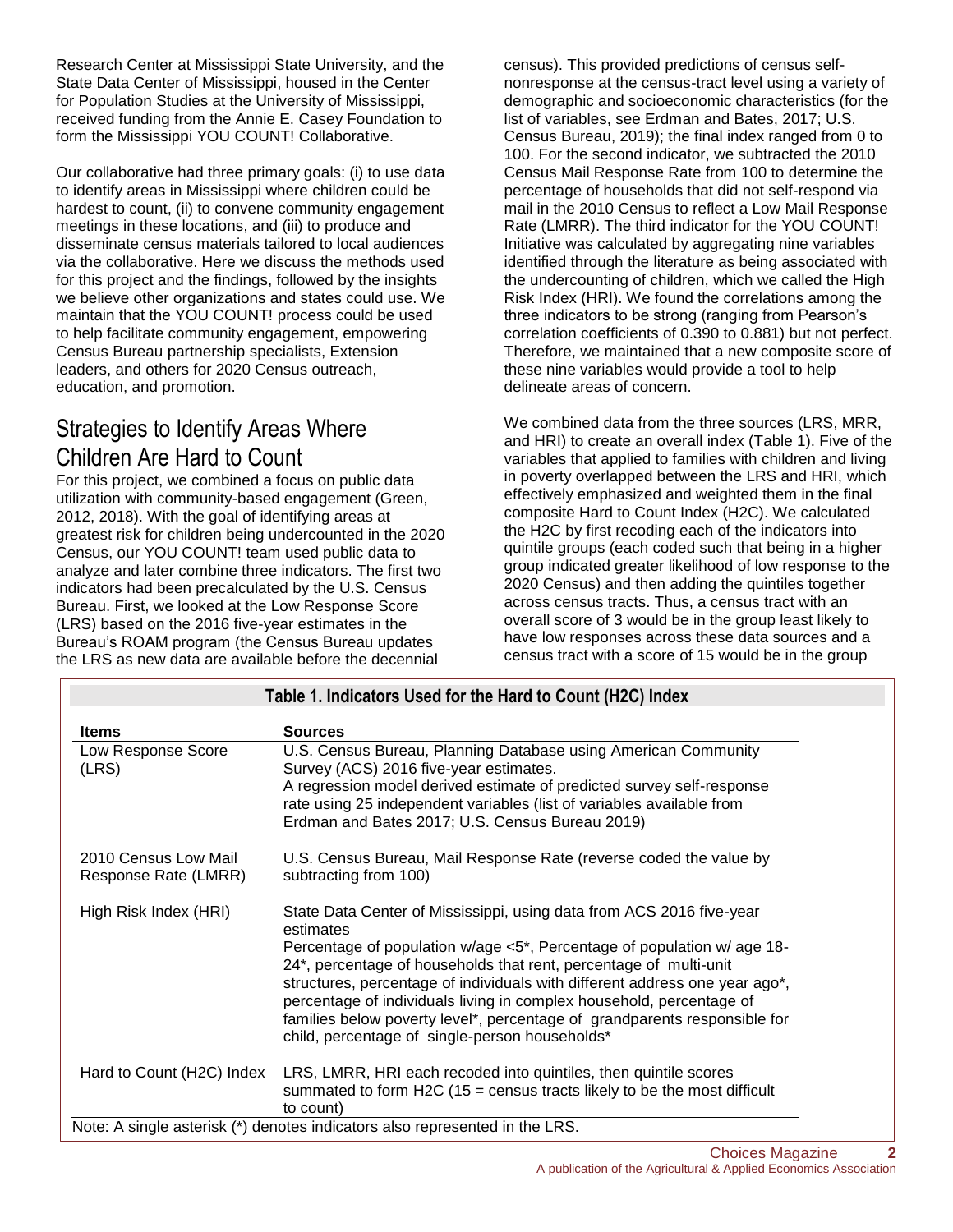most likely to have low responses. Figure 1 shows the distribution of H2C index scores across the state.

### 2020 Census Dialogue **Sessions**

Directing our attention to areas in the state we deemed likely to have undercounts of children in the 2020 Census, the YOU COUNT! team focused attention on three towns and their respective counties (two rural—north Delta and southwest—and one urban) located in areas with multiple census tracts with particularly high H2C index scores. The team compiled a lengthy file of phone numbers and emails of community stakeholders from diverse organizations. We invited potential participants via the above methods, often multiple times. This list of diverse organizations and personal contacts included, but was not limited to, Extension offices, Head Start centers, libraries, community health centers, and a wide range of nonprofit organizations providing education, outreach, and direct services. In addition to our universitybased team, Census Bureau partnership specialists also attended these meetings.

The team developed a participatory approach for engaging community stakeholders in active dialogue and workshop sessions modeled on the Problem Solving for Better Health™ (Smith, Fitzpatrick, and Hoyt-Hudson, 2011) pedagogy. The idea was to move

from identifying challenges to planning for action. In addition to the four YOU COUNT! facilitators and three Census Bureau representatives, 73 individuals participated across the three meetings.

Following a presentation on the 2020 Census and concerns over the potential undercount of children, we guided participants through a series of four interactive conversations, with participants rotating between facilitators at each stage. Participants were randomly placed in groups based on a color code attached to their name tags. The topics addressed in 20-minute increments included

- Participation: What factors are likely to influence participation of families with young children in the 2020 Census in the communities you serve?
- messaging:
	- o (a) What messages would resonate with families with young children to help them understand and participate in the





2020 Census in the communities you serve?

- o (b) Review and discuss the Mississippi YOU COUNT! factsheets, asking participants to provide feedback.
- Engagement: How should stakeholders engage families with young children for participation in the 2020 Census in the communities they serve?

Each of the discussions involved a hands-on activity to stimulate dialogue and help document participants' ideas (drawings, writing on index cards, making notes on factsheets, etc.). After the discussions ended, census partnership specialists made a final presentation concerning Complete Count Committees.

## What Community Members Had to Say about the Census

Using the previously described participatory community engagement methods, we present our findings obtained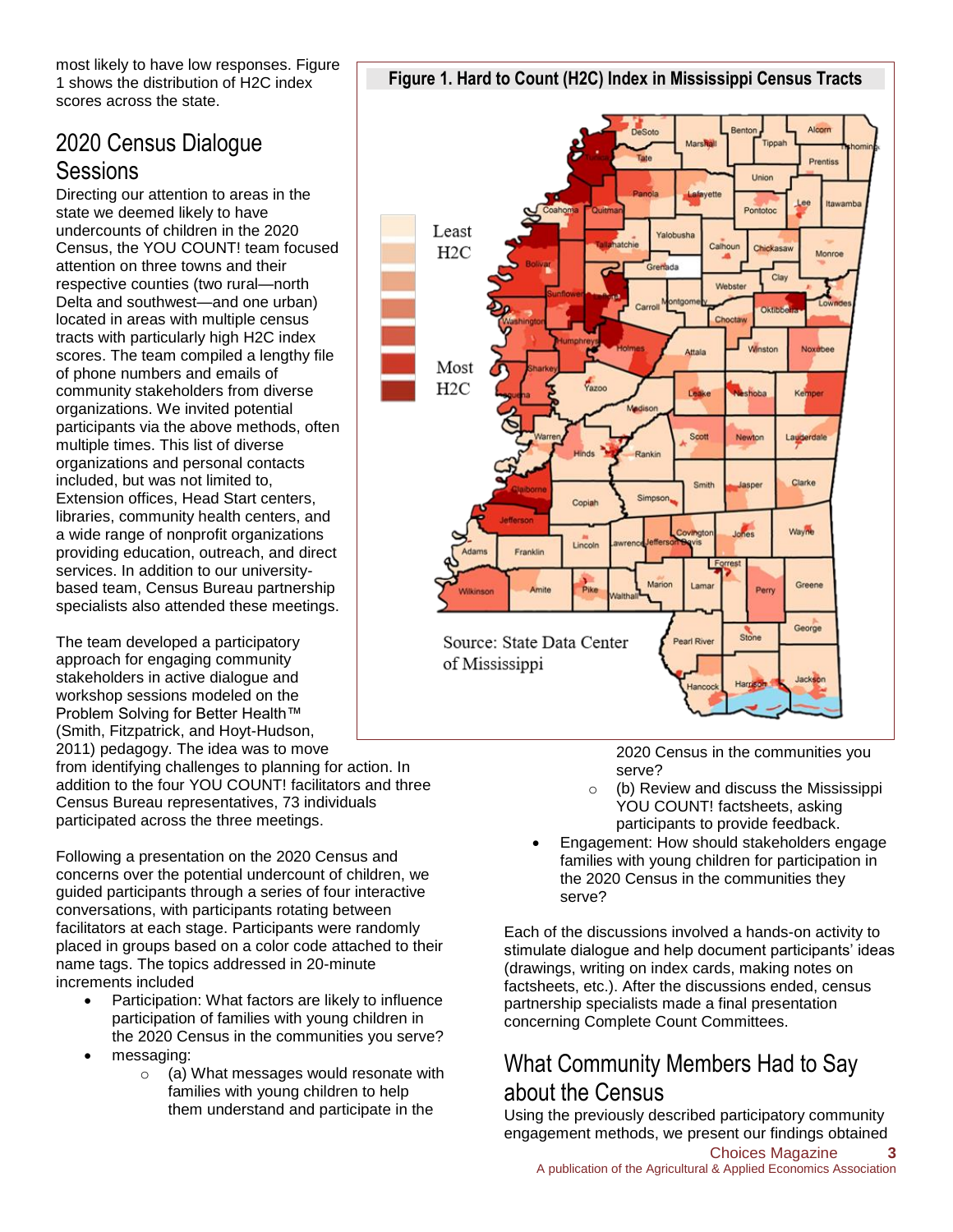from the dialogue sessions and workshops below. Notes from the activities were read and analytically coded to identify themes and patterns within and across locations (Table 2).

parties, rallies, and churches. Participants mentioned that having local pastors include information about the census in their sermons would enhance understanding and motivation to participate.

| Table 2. 2020 Census Dialogue Session Topics and Findings |                                                                                                                                                                                                                       |
|-----------------------------------------------------------|-----------------------------------------------------------------------------------------------------------------------------------------------------------------------------------------------------------------------|
| <b>Discussion Topics</b><br>Challenges to census          | <b>Themes Identified in Coding</b><br>Overall feelings of distrust, especially distrust of government and outsiders                                                                                                   |
| participation                                             | Low levels of literacy and education<br>Limited knowledge about the census and use of census data                                                                                                                     |
| Opportunities to enhance<br>census participation          | Partner with local people and organizations<br>Disseminate materials through local places and at community events<br>Spread information through trusted leaders and organizations, especially churches and<br>schools |
|                                                           | Provide assistance to people and places with limited computer and Internet access                                                                                                                                     |

As previously described, the three locations were strategically chosen based on their history and estimated future likelihood of undercounting children in the upcoming 2020 Census. Two locations were in rural areas and one was in a city, and all three had high levels of poverty. Additionally, the populations in all three locations were majority black or African American. What emerged through the four exercises were many similar responses, beliefs, and feelings about the census and undercounting children. We aggregated the responses from all three places and major themes emerged in reference to barriers of census participation as well as the ways to enhance census engagement.

The first topic encompassed the challenges participants saw to census participation in their community. Across the three places, the major barrier identified by participants was an overall feeling of distrust, particularly distrust of the government and fear over how the data would be used. Distrust of outsiders coming into their communities also factored into the overall sense of fear toward the census. Another challenge participants identified in all three places was literacy and education issues. Reading, writing, and technological competency were all labeled as challenges to participating in the census. Coinciding with literacy competency, limited knowledge about the importance of the census and why and how enumeration affects their particular communities was pinpointed as major challenges to participation.

The second topic related to opportunities workshop participants saw to enhance census participation and demystify some misconceptions about the census. Across the three locations, the most common opportunities identified were partnering with local people and organizations to overcome the distrust of outsiders and government. Participants advocated for using new census promotion materials to display in local places and disseminate using social media, radio, and television. Part of local events included spreading these promotional materials at community events like fairs,

Participants said that census education needs to start with children, who can then spread this information in their homes. Head Start, teachers, and librarians were labeled as major pillars in the community who could help overcome misconceptions about the census through education about what it is, why it is important, and how it affects local communities. Part of this education was spreading knowledge about places with Internet access and how to navigate using a computer in order to complete the census online.

Three YOU COUNT! 2020 Census information sheets were drafted and disseminated at the dialogue sessions, and participants reviewed and critiqued them. Writing marginal notes and discussing at their tables, feedback included the need for more straightforward wording, graphics that are informative but not overwhelming, and more strategic placement of information.

The primary difference we observed between the dialogue sessions in different locations was the initial way in which participants discussed responsibility for enhancing census participation. While there was considerable attention given to how the U.S. Census Bureau could improve its approach across all sessions, participants in one location also seemed to assume a higher level of local responsibility for what could be done. Participants at the other locations appeared to feel that census participation was largely out of their hands; although they did identify local actions that could be taken, they tended to be conveyed as examples of what the Bureau should be doing to help them rather than feeling a sense of ownership for ensuring their communities are counted. That said, it is notable that participants at all three locations took on more sense of agency as each of the workshop sessions progressed through the day.

Following the analysis of findings and subsequent revision of materials, the YOU COUNT! team held a briefing with nine congressional and state office staff leaders. We also adapted the dialogue session process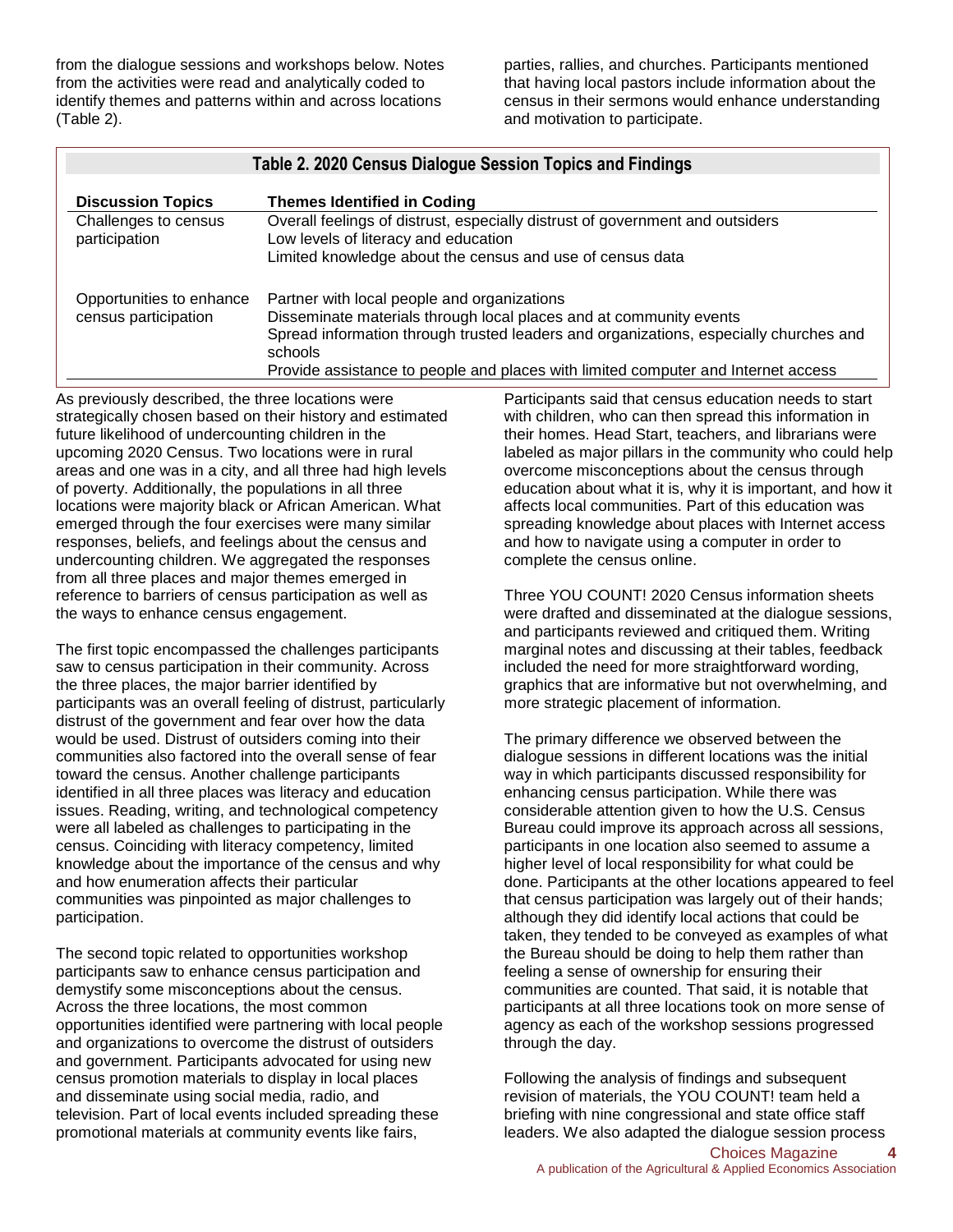for use in shorter meetings and piloted them with faculty at a conference and with university students. Additionally, we revised the three flyers, made additional documents, and shared thousands of copies through a range of venues, including mail-outs to workshop participants; tabling events in other communities, webinars, and conferences; and online. (Revised versions of the factsheets are available from Mississippi KIDS COUNT, [https://kidscount.ssrc.msstate.edu/data](https://kidscount.ssrc.msstate.edu/data-research/mississippi-kids-count/mississippi-kids-count-reports/)[research/mississippi-kids-count/mississippi-kids-count](https://kidscount.ssrc.msstate.edu/data-research/mississippi-kids-count/mississippi-kids-count-reports/)[reports/.](https://kidscount.ssrc.msstate.edu/data-research/mississippi-kids-count/mississippi-kids-count-reports/)) Ultimately, we provided these materials to the Mississippi 2020 Census Complete Count Committee.

#### **Discussion**

The decennial census is a data source of critical importance to decision making. With concern for children being undercounted, it is important that efforts be undertaken to address challenges in those places with historically lower participation and contemporary predictions of undercounts. Through the Mississippi YOU COUNT! initiative, we developed and piloted an approach to identify these areas using publicly available statistical tools and facilitation strategies to engage community members in dialogue and planning. Overall, the people who came to the workshops identified challenges to census participation and then suggested creative potential solutions. Despite their differences, the commonalities that emerged among the three locations demonstrated that process matters: Local people and organizations can be engaged to improve the counting young children. The benefits of using a participatory approach may include obtaining local knowledge regarding potential barriers and facilitators of a complete census count, increasing the likelihood of local buy-in to grassroots census "get out the count" efforts and input

on adaptations for national-level census messaging to enable targeted modifications for local and statewide use.

The U.S. Census Bureau provides several data sources and tools that can be used to better understand the factors associated with census (and other survey) participation, and many non-governmental organizations have put major effort into further research, outreach, and education. However, these resources must be actively employed to meet their potential, which requires a roadmap for engagement. We used public data sources to inform our community engagement initiatives. Such an approach can be improved and adapted for other contexts. For instance, not addressed here, further attention could be directed toward the intersections of hard-to-count areas and populations with higher proportions of immigrants and limited English proficiency.

We conclude that facilitating active engagement at the local level will help to improve the accuracy of data to inform decision making. Interestingly, an average of 60% of workshop participants reported they would be likely to join a Complete Count Committee (CCC), and all the communities that participated in the YOU COUNT! initiative had active CCCs at the time of this writing. Of course, actual self-response rates to the 2020 Census will serve as the ultimate outcome for analysts to evaluate; those findings could be used to inform future analysis and interventions. In all, we maintain that Census Bureau partnership specialists, Extension leaders, and others could use these types of strategies as potential pathways of engaging other population subgroups that may be undercounted, such as racial minorities, the elderly, and rural residents in general.

#### For More Information

Anderson, M. 2015. *The American Census: A Social History.* 2nd Edition*.* New Haven, CT: Yale University Press.

- Annie E. Casey Foundation. 2018a. *2018 KIDS COUNT Data Book: State Trends in Child Well-Being*. Baltimore, MD: Annie E. Casey Foundation.
- Annie E. Casey Foundation. 2018b. *2018 KIDS COUNT Data Book: Supplemental Data Tables Provided to KIDS COUNT Grantees.* Baltimore, MD: Annie E. Casey Foundation.
- Erdman, C., and N. Bates. 2017. "The Low Response Score (LRS): A Metric to Locate, Predict, and Manage Hard-to-Survey Populations." *Public Opinion Quarterly* 81:144–156.
- Green, J. 2012. "Who Counts Reality and Why It Counts: Searching for a Community-Based Approach to Quantitative Inquiry." *Journal of Rural Social Sciences* 27:137–149.
- Green, J. 2018. "Community Development in the Era of Large-Scale Data: Integrating Quantitative Data and Community Engagement." In S. Kenny, B. McGrath, R. Phillips eds., *Routledge Handbook of Community Development*. New York, NY: Routledge, Taylor & Francis, pp. 401–406.
- Griffin, D., and S. Konicki. 2017. *Investigating the 2010 Undercount of Young Children – A Comparison of Demographic, Social, and Economic Characteristics of Children by Age.* Washington, DC: U.S. Census Bureau.